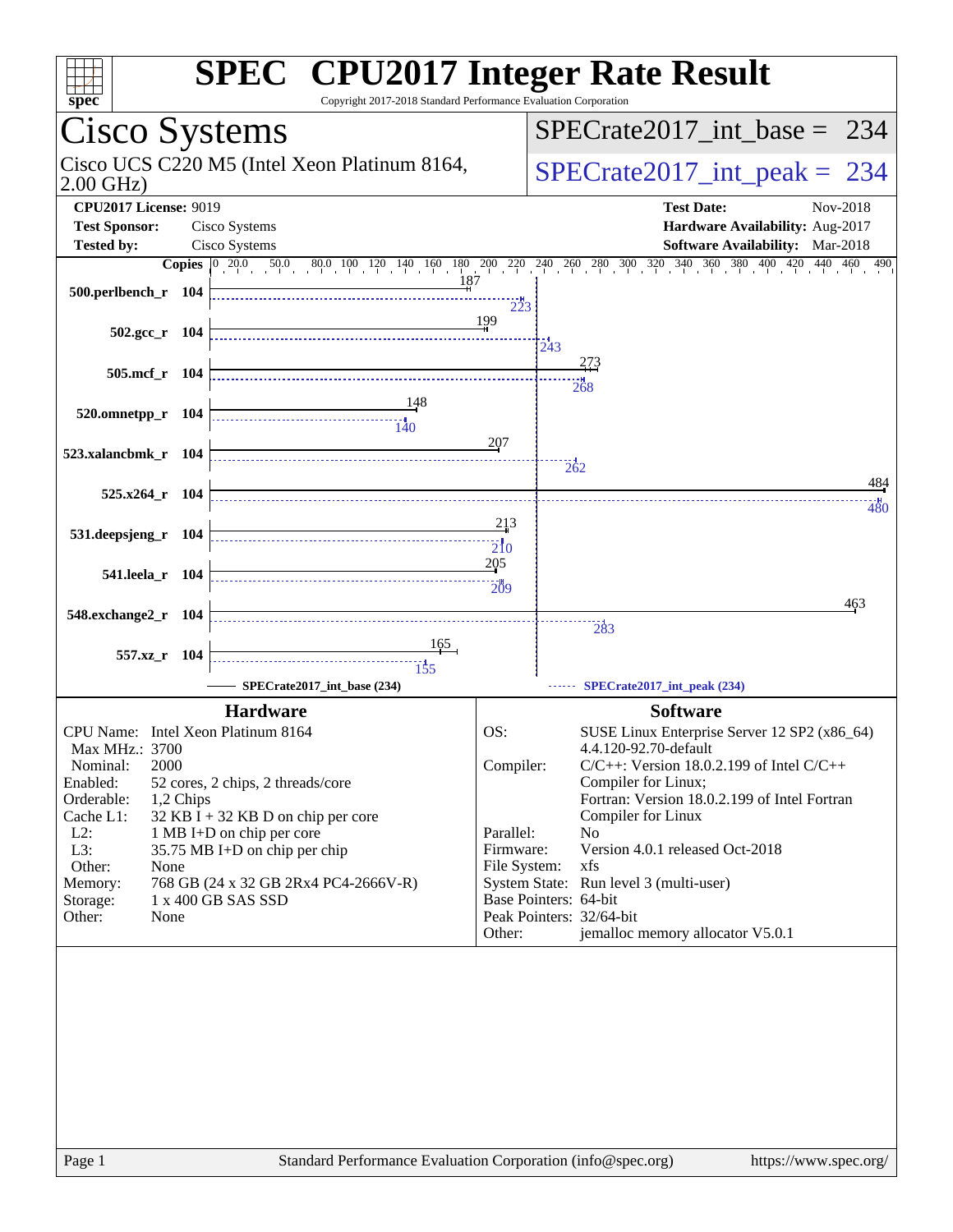

Copyright 2017-2018 Standard Performance Evaluation Corporation

# Cisco Systems

2.00 GHz) Cisco UCS C220 M5 (Intel Xeon Platinum 8164,  $\vert$ [SPECrate2017\\_int\\_peak =](http://www.spec.org/auto/cpu2017/Docs/result-fields.html#SPECrate2017intpeak) 234

[SPECrate2017\\_int\\_base =](http://www.spec.org/auto/cpu2017/Docs/result-fields.html#SPECrate2017intbase) 234

**[CPU2017 License:](http://www.spec.org/auto/cpu2017/Docs/result-fields.html#CPU2017License)** 9019 **[Test Date:](http://www.spec.org/auto/cpu2017/Docs/result-fields.html#TestDate)** Nov-2018 **[Test Sponsor:](http://www.spec.org/auto/cpu2017/Docs/result-fields.html#TestSponsor)** Cisco Systems **[Hardware Availability:](http://www.spec.org/auto/cpu2017/Docs/result-fields.html#HardwareAvailability)** Aug-2017 **[Tested by:](http://www.spec.org/auto/cpu2017/Docs/result-fields.html#Testedby)** Cisco Systems **[Software Availability:](http://www.spec.org/auto/cpu2017/Docs/result-fields.html#SoftwareAvailability)** Mar-2018

### **[Results Table](http://www.spec.org/auto/cpu2017/Docs/result-fields.html#ResultsTable)**

| <b>Base</b>                |               |                |              |                |       |                |       | <b>Peak</b>   |                |              |                |              |                |              |
|----------------------------|---------------|----------------|--------------|----------------|-------|----------------|-------|---------------|----------------|--------------|----------------|--------------|----------------|--------------|
| <b>Benchmark</b>           | <b>Copies</b> | <b>Seconds</b> | <b>Ratio</b> | <b>Seconds</b> | Ratio | <b>Seconds</b> | Ratio | <b>Copies</b> | <b>Seconds</b> | <b>Ratio</b> | <b>Seconds</b> | <b>Ratio</b> | <b>Seconds</b> | <b>Ratio</b> |
| $500.$ perlbench_r         | 104           | 887            | 187          | 888            | 187   | 899            | 184   | 104           | 737            | 225          | 742            | 223          | 743            | 223          |
| 502.gcc_r                  | 104           | 742            | 199          | 749            | 197   | 739            | 199   | 104           | 606            | 243          | 606            | 243          | 605            | 243          |
| $505$ .mcf r               | 104           | 604            | 278          | 616            | 273   | 624            | 269   | 104           | 626            | 268          | 628            | 268          | 631            | 267          |
| 520.omnetpp_r              | 104           | 923            | 148          | 919            | 148   | 920            | 148   | 104           | 970            | 141          | 974            | <b>140</b>   | 977            | 140          |
| 523.xalancbmk r            | 104           | 530            | 207          | 530            | 207   | 531            | 207   | 104           | 419            | 262          | 419            | 262          | 418            | 263          |
| 525.x264 r                 | 104           | 377            | 483          | 376            | 484   | 376            | 484   | 104           | 380            | 479          | 380            | 480          | 378            | 481          |
| 531.deepsjeng_r            | 104           | 557            | 214          | 561            | 213   | 562            | 212   | 104           | 569            | 210          | 570            | 209          | 567            | 210          |
| 541.leela r                | 104           | 843            | 204          | 838            | 206   | 840            | 205   | 104           | 829            | 208          | 819            | 210          | 824            | 209          |
| 548.exchange2_r            | 104           | 589            | 463          | 589            | 463   | 589            | 463   | 104           | 964            | 283          | 963            | 283          | 963            | 283          |
| 557.xz r                   | 104           | 634            | 177          | 679            | 165   | 681            | 165   | 104           | 727            | 155          | 725            | 155          | 728            | 154          |
| $SPECrate2017$ int base =  |               |                | 234          |                |       |                |       |               |                |              |                |              |                |              |
| $CDFCsoft2017 int model =$ |               |                | 224          |                |       |                |       |               |                |              |                |              |                |              |

**[SPECrate2017\\_int\\_peak =](http://www.spec.org/auto/cpu2017/Docs/result-fields.html#SPECrate2017intpeak) 234**

Results appear in the [order in which they were run](http://www.spec.org/auto/cpu2017/Docs/result-fields.html#RunOrder). Bold underlined text [indicates a median measurement](http://www.spec.org/auto/cpu2017/Docs/result-fields.html#Median).

#### **[Submit Notes](http://www.spec.org/auto/cpu2017/Docs/result-fields.html#SubmitNotes)**

 The numactl mechanism was used to bind copies to processors. The config file option 'submit' was used to generate numactl commands to bind each copy to a specific processor. For details, please see the config file.

### **[Operating System Notes](http://www.spec.org/auto/cpu2017/Docs/result-fields.html#OperatingSystemNotes)**

Stack size set to unlimited using "ulimit -s unlimited"

#### **[General Notes](http://www.spec.org/auto/cpu2017/Docs/result-fields.html#GeneralNotes)**

Environment variables set by runcpu before the start of the run: LD\_LIBRARY\_PATH = "/home/cpu2017/lib/ia32:/home/cpu2017/lib/intel64:/home/cpu2017/je5.0.1-32:/home/cpu2017/je5.0.1-64" Binaries compiled on a system with 1x Intel Core i7-6700K CPU + 32GB RAM memory using Redhat Enterprise Linux 7.5 Transparent Huge Pages enabled by default Prior to runcpu invocation Filesystem page cache synced and cleared with: sync; echo 3> /proc/sys/vm/drop\_caches runcpu command invoked through numactl i.e.: numactl --interleave=all runcpu <etc> Yes: The test sponsor attests, as of date of publication, that CVE-2017-5754 (Meltdown) is mitigated in the system as tested and documented. Yes: The test sponsor attests, as of date of publication, that CVE-2017-5753 (Spectre variant 1) is mitigated in the system as tested and documented. Yes: The test sponsor attests, as of date of publication, that CVE-2017-5715 (Spectre variant 2)

**(Continued on next page)**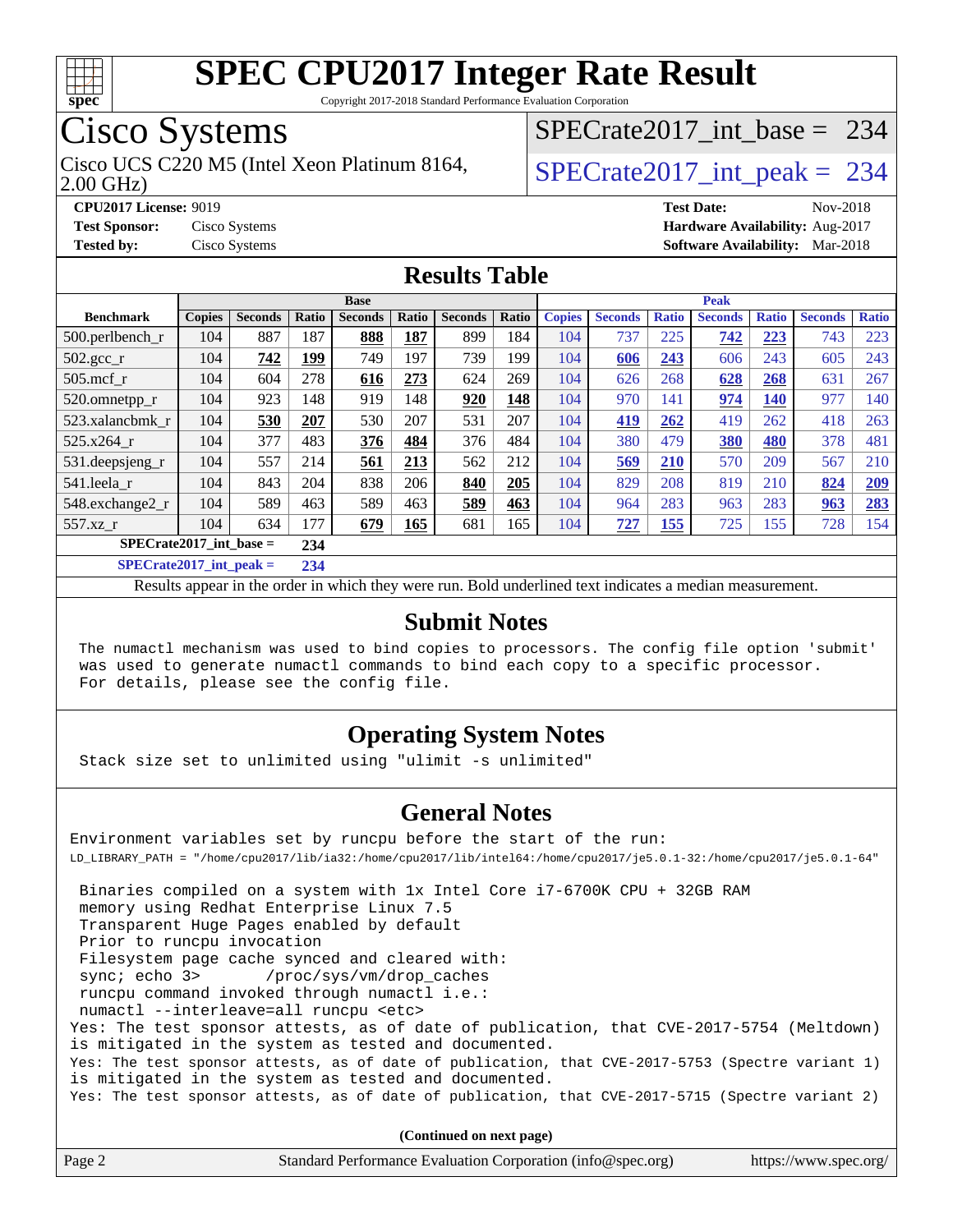

Copyright 2017-2018 Standard Performance Evaluation Corporation

# Cisco Systems

2.00 GHz) Cisco UCS C220 M5 (Intel Xeon Platinum 8164,  $\vert$ [SPECrate2017\\_int\\_peak =](http://www.spec.org/auto/cpu2017/Docs/result-fields.html#SPECrate2017intpeak) 234

[SPECrate2017\\_int\\_base =](http://www.spec.org/auto/cpu2017/Docs/result-fields.html#SPECrate2017intbase) 234

**[Test Sponsor:](http://www.spec.org/auto/cpu2017/Docs/result-fields.html#TestSponsor)** Cisco Systems **[Hardware Availability:](http://www.spec.org/auto/cpu2017/Docs/result-fields.html#HardwareAvailability)** Aug-2017

**[CPU2017 License:](http://www.spec.org/auto/cpu2017/Docs/result-fields.html#CPU2017License)** 9019 **[Test Date:](http://www.spec.org/auto/cpu2017/Docs/result-fields.html#TestDate)** Nov-2018 **[Tested by:](http://www.spec.org/auto/cpu2017/Docs/result-fields.html#Testedby)** Cisco Systems **[Software Availability:](http://www.spec.org/auto/cpu2017/Docs/result-fields.html#SoftwareAvailability)** Mar-2018

#### **[General Notes \(Continued\)](http://www.spec.org/auto/cpu2017/Docs/result-fields.html#GeneralNotes)**

is mitigated in the system as tested and documented.

jemalloc: configured and built at default for 32bit (i686) and 64bit (x86\_64) targets; jemalloc: built with the RedHat Enterprise 7.4, and the system compiler gcc 4.8.5; jemalloc: sources available from jemalloc.net or <https://github.com/jemalloc/jemalloc/releases>

### **[Platform Notes](http://www.spec.org/auto/cpu2017/Docs/result-fields.html#PlatformNotes)**

Page 3 Standard Performance Evaluation Corporation [\(info@spec.org\)](mailto:info@spec.org) <https://www.spec.org/> BIOS Settings: Intel HyperThreading Technology set to Enabled CPU performance set to Enterprise Power Performance Tuning set to OS Controls SNC set to Enabled IMC Interleaving set to 1-way Interleave Patrol Scrub set to Disabled Sysinfo program /home/cpu2017/bin/sysinfo Rev: r5797 of 2017-06-14 96c45e4568ad54c135fd618bcc091c0f running on linux-dssz Fri Nov 9 13:29:14 2018 SUT (System Under Test) info as seen by some common utilities. For more information on this section, see <https://www.spec.org/cpu2017/Docs/config.html#sysinfo> From /proc/cpuinfo model name : Intel(R) Xeon(R) Platinum 8164 CPU @ 2.00GHz 2 "physical id"s (chips) 104 "processors" cores, siblings (Caution: counting these is hw and system dependent. The following excerpts from /proc/cpuinfo might not be reliable. Use with caution.) cpu cores : 26 siblings : 52 physical 0: cores 0 1 2 3 4 5 6 8 9 10 11 12 13 16 17 18 19 20 21 22 24 25 26 27 28 29 physical 1: cores 0 1 2 3 4 5 6 8 9 10 11 12 13 16 17 18 19 20 21 22 24 25 26 27 28 29 From lscpu: Architecture: x86\_64 CPU op-mode(s): 32-bit, 64-bit Byte Order: Little Endian CPU(s): 104 On-line CPU(s) list: 0-103 Thread(s) per core: 2 **(Continued on next page)**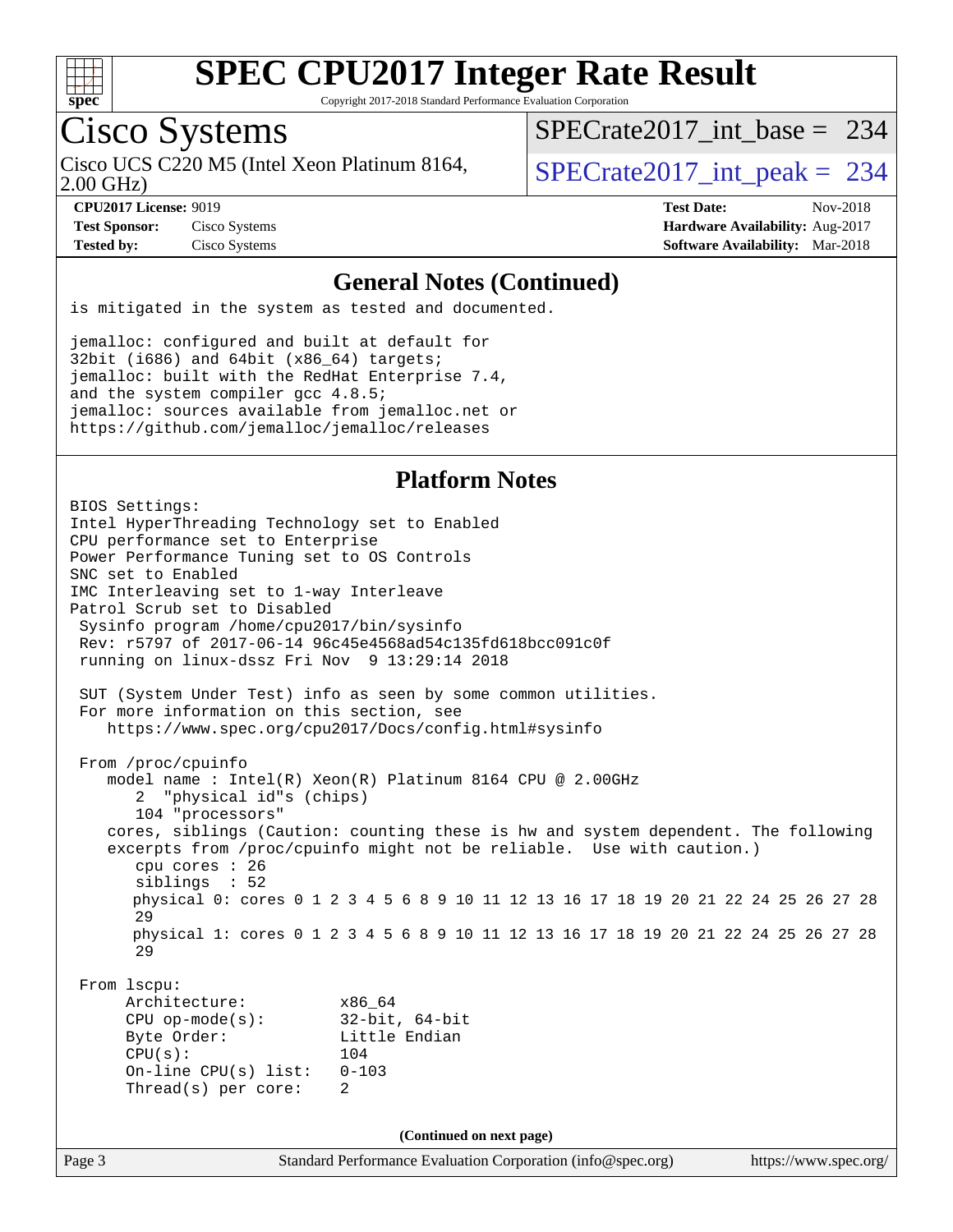

Copyright 2017-2018 Standard Performance Evaluation Corporation

Cisco Systems 2.00 GHz) Cisco UCS C220 M5 (Intel Xeon Platinum 8164,  $\big|$  [SPECrate2017\\_int\\_peak =](http://www.spec.org/auto/cpu2017/Docs/result-fields.html#SPECrate2017intpeak) 234

[SPECrate2017\\_int\\_base =](http://www.spec.org/auto/cpu2017/Docs/result-fields.html#SPECrate2017intbase) 234

**[CPU2017 License:](http://www.spec.org/auto/cpu2017/Docs/result-fields.html#CPU2017License)** 9019 **[Test Date:](http://www.spec.org/auto/cpu2017/Docs/result-fields.html#TestDate)** Nov-2018

**[Test Sponsor:](http://www.spec.org/auto/cpu2017/Docs/result-fields.html#TestSponsor)** Cisco Systems **[Hardware Availability:](http://www.spec.org/auto/cpu2017/Docs/result-fields.html#HardwareAvailability)** Aug-2017

**[Tested by:](http://www.spec.org/auto/cpu2017/Docs/result-fields.html#Testedby)** Cisco Systems **[Software Availability:](http://www.spec.org/auto/cpu2017/Docs/result-fields.html#SoftwareAvailability)** Mar-2018

#### **[Platform Notes \(Continued\)](http://www.spec.org/auto/cpu2017/Docs/result-fields.html#PlatformNotes)**

| Core(s) per socket:        | 26                                                                                      |  |  |  |  |
|----------------------------|-----------------------------------------------------------------------------------------|--|--|--|--|
| Socket(s):                 | 2                                                                                       |  |  |  |  |
| NUMA $node(s):$            | 4                                                                                       |  |  |  |  |
| Vendor ID:                 | GenuineIntel                                                                            |  |  |  |  |
| CPU family:                | 6                                                                                       |  |  |  |  |
| Model:                     | 85                                                                                      |  |  |  |  |
| Model name:                | Intel(R) Xeon(R) Platinum 8164 CPU @ 2.00GHz                                            |  |  |  |  |
| Stepping:                  | 4                                                                                       |  |  |  |  |
| CPU MHz:                   | 1467.496                                                                                |  |  |  |  |
| CPU max MHz:               | 3700.0000                                                                               |  |  |  |  |
| CPU min MHz:               | 1000.0000                                                                               |  |  |  |  |
| BogoMIPS:                  | 3990.61                                                                                 |  |  |  |  |
| Virtualization:            | $VT - x$                                                                                |  |  |  |  |
| L1d cache:                 | 32K                                                                                     |  |  |  |  |
| Lli cache:                 | 32K                                                                                     |  |  |  |  |
| $L2$ cache:                | 1024K                                                                                   |  |  |  |  |
| L3 cache:                  | 36608K                                                                                  |  |  |  |  |
| NUMA node0 CPU(s):         | $0-3, 7-9, 13-15, 20-22, 52-55, 59-61, 65-67, 72-74$                                    |  |  |  |  |
| NUMA $node1$ $CPU(s):$     | $4-6$ , 10-12, 16-19, 23-25, 56-58, 62-64, 68-71, 75-77                                 |  |  |  |  |
| NUMA node2 CPU(s):         | 26-29, 33-35, 39-41, 46-48, 78-81, 85-87, 91-93, 98-100                                 |  |  |  |  |
| NUMA node3 CPU(s):         | 30-32, 36-38, 42-45, 49-51, 82-84, 88-90, 94-97, 101-103                                |  |  |  |  |
| Flags:                     | fpu vme de pse tsc msr pae mce cx8 apic sep mtrr pge mca cmov                           |  |  |  |  |
|                            | pat pse36 clflush dts acpi mmx fxsr sse sse2 ss ht tm pbe syscall nx pdpelgb rdtscp     |  |  |  |  |
|                            | lm constant_tsc art arch_perfmon pebs bts rep_good nopl xtopology nonstop_tsc           |  |  |  |  |
|                            | aperfmperf eagerfpu pni pclmulqdq dtes64 monitor ds_cpl vmx smx est tm2 ssse3 sdbg      |  |  |  |  |
|                            | fma cx16 xtpr pdcm pcid dca sse4_1 sse4_2 x2apic movbe popcnt tsc_deadline_timer aes    |  |  |  |  |
|                            | xsave avx f16c rdrand lahf_lm abm 3dnowprefetch ida arat epb invpcid_single pln pts     |  |  |  |  |
|                            | dtherm hwp hwp_act_window hwp_epp hwp_pkg_req intel_pt rsb_ctxsw spec_ctrl stibp        |  |  |  |  |
|                            | retpoline kaiser tpr_shadow vnmi flexpriority ept vpid fsgsbase tsc_adjust bmil hle     |  |  |  |  |
|                            | avx2 smep bmi2 erms invpcid rtm cqm mpx avx512f avx512dq rdseed adx smap clflushopt     |  |  |  |  |
|                            | clwb avx512cd avx512bw avx512vl xsaveopt xsavec xgetbvl cqm_llc cqm_occup_llc           |  |  |  |  |
|                            |                                                                                         |  |  |  |  |
| /proc/cpuinfo cache data   |                                                                                         |  |  |  |  |
| cache size : 36608 KB      |                                                                                         |  |  |  |  |
|                            |                                                                                         |  |  |  |  |
|                            | From numactl --hardware WARNING: a numactl 'node' might or might not correspond to a    |  |  |  |  |
| physical chip.             |                                                                                         |  |  |  |  |
| $available: 4 nodes (0-3)$ |                                                                                         |  |  |  |  |
|                            | node 0 cpus: 0 1 2 3 7 8 9 13 14 15 20 21 22 52 53 54 55 59 60 61 65 66 67 72 73 74     |  |  |  |  |
| node 0 size: 192098 MB     |                                                                                         |  |  |  |  |
| node 0 free: 186745 MB     |                                                                                         |  |  |  |  |
| node 1 size: 193528 MB     | node 1 cpus: 4 5 6 10 11 12 16 17 18 19 23 24 25 56 57 58 62 63 64 68 69 70 71 75 76 77 |  |  |  |  |
|                            |                                                                                         |  |  |  |  |
| node 1 free: 188360 MB     |                                                                                         |  |  |  |  |
| 100                        | node 2 cpus: 26 27 28 29 33 34 35 39 40 41 46 47 48 78 79 80 81 85 86 87 91 92 93 98 99 |  |  |  |  |
| node 2 size: 193528 MB     |                                                                                         |  |  |  |  |
|                            |                                                                                         |  |  |  |  |
|                            |                                                                                         |  |  |  |  |
| (Continued on next page)   |                                                                                         |  |  |  |  |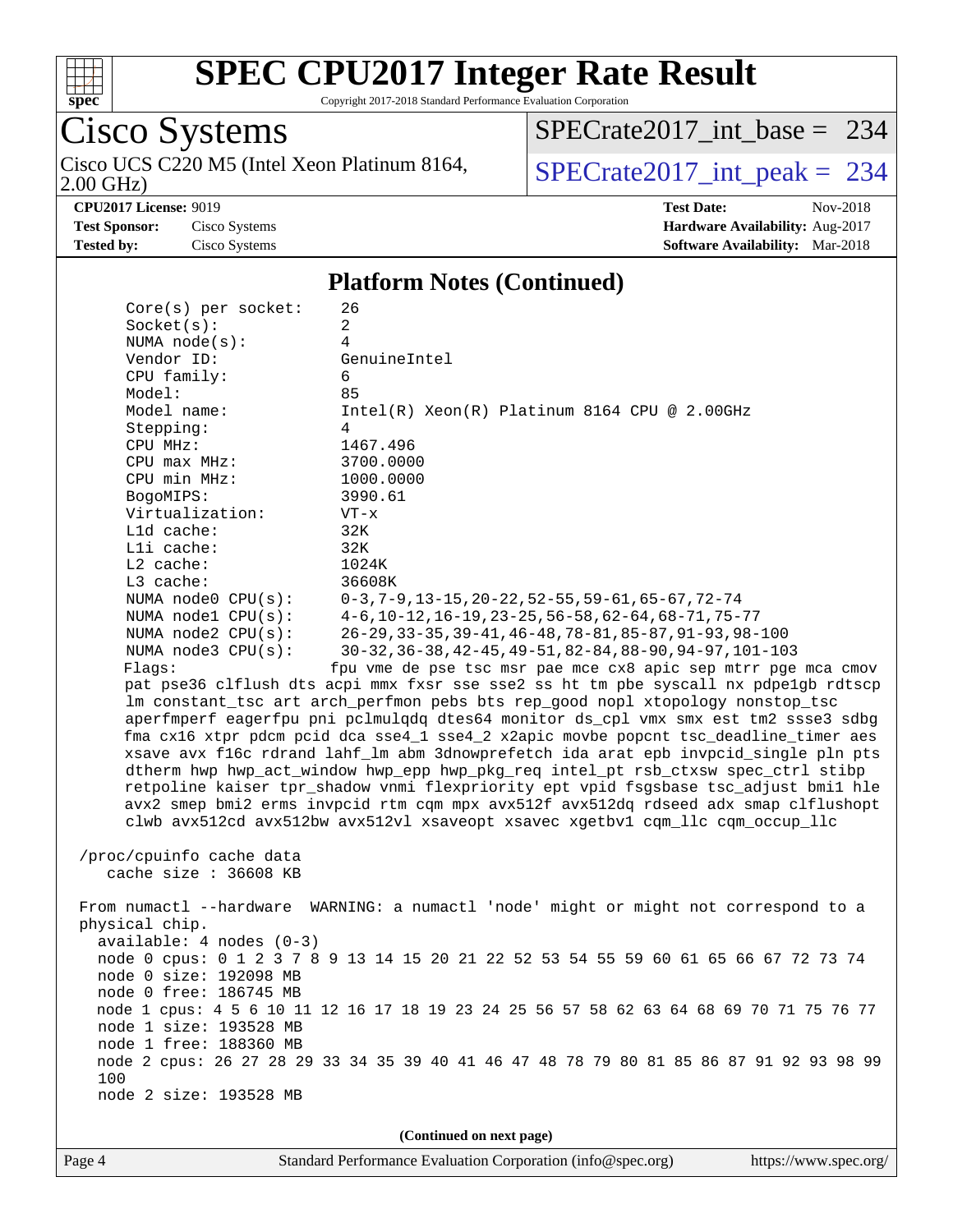

Cisco Systems

# **[SPEC CPU2017 Integer Rate Result](http://www.spec.org/auto/cpu2017/Docs/result-fields.html#SPECCPU2017IntegerRateResult)**

[SPECrate2017\\_int\\_base =](http://www.spec.org/auto/cpu2017/Docs/result-fields.html#SPECrate2017intbase) 234

Copyright 2017-2018 Standard Performance Evaluation Corporation

2.00 GHz) Cisco UCS C220 M5 (Intel Xeon Platinum 8164,  $\vert$ [SPECrate2017\\_int\\_peak =](http://www.spec.org/auto/cpu2017/Docs/result-fields.html#SPECrate2017intpeak) 234 **[CPU2017 License:](http://www.spec.org/auto/cpu2017/Docs/result-fields.html#CPU2017License)** 9019 **[Test Date:](http://www.spec.org/auto/cpu2017/Docs/result-fields.html#TestDate)** Nov-2018 **[Test Sponsor:](http://www.spec.org/auto/cpu2017/Docs/result-fields.html#TestSponsor)** Cisco Systems **[Hardware Availability:](http://www.spec.org/auto/cpu2017/Docs/result-fields.html#HardwareAvailability)** Aug-2017 **[Tested by:](http://www.spec.org/auto/cpu2017/Docs/result-fields.html#Testedby)** Cisco Systems **[Software Availability:](http://www.spec.org/auto/cpu2017/Docs/result-fields.html#SoftwareAvailability)** Mar-2018 **[Platform Notes \(Continued\)](http://www.spec.org/auto/cpu2017/Docs/result-fields.html#PlatformNotes)** node 2 free: 188470 MB node 3 cpus: 30 31 32 36 37 38 42 43 44 45 49 50 51 82 83 84 88 89 90 94 95 96 97 101 102 103 node 3 size: 193525 MB node 3 free: 188460 MB node distances: node 0 1 2 3 0: 10 11 21 21 1: 11 10 21 21 2: 21 21 10 11 3: 21 21 11 10 From /proc/meminfo MemTotal: 791225752 kB HugePages\_Total: 0 Hugepagesize: 2048 kB From /etc/\*release\* /etc/\*version\* SuSE-release: SUSE Linux Enterprise Server 12 (x86\_64) VERSION = 12 PATCHLEVEL = 2 # This file is deprecated and will be removed in a future service pack or release. # Please check /etc/os-release for details about this release. os-release: NAME="SLES" VERSION="12-SP2" VERSION\_ID="12.2" PRETTY\_NAME="SUSE Linux Enterprise Server 12 SP2" ID="sles" ANSI\_COLOR="0;32" CPE\_NAME="cpe:/o:suse:sles:12:sp2" uname -a: Linux linux-dssz 4.4.120-92.70-default #1 SMP Wed Mar 14 15:59:43 UTC 2018 (52a83de) x86\_64 x86\_64 x86\_64 GNU/Linux run-level 3 Nov 8 11:50 SPEC is set to: /home/cpu2017 Filesystem Type Size Used Avail Use% Mounted on /dev/sda3 xfs 212G 55G 158G 26% /home Additional information from dmidecode follows. WARNING: Use caution when you interpret this section. The 'dmidecode' program reads system data which is "intended to allow hardware to be accurately determined", but the intent may not be met, as there are frequent changes to hardware, firmware, and the "DMTF SMBIOS" standard.

**(Continued on next page)**

| Page: | Standard Performance Evaluation Corporation (info@spec.org) | https://www.spec.org/ |
|-------|-------------------------------------------------------------|-----------------------|
|-------|-------------------------------------------------------------|-----------------------|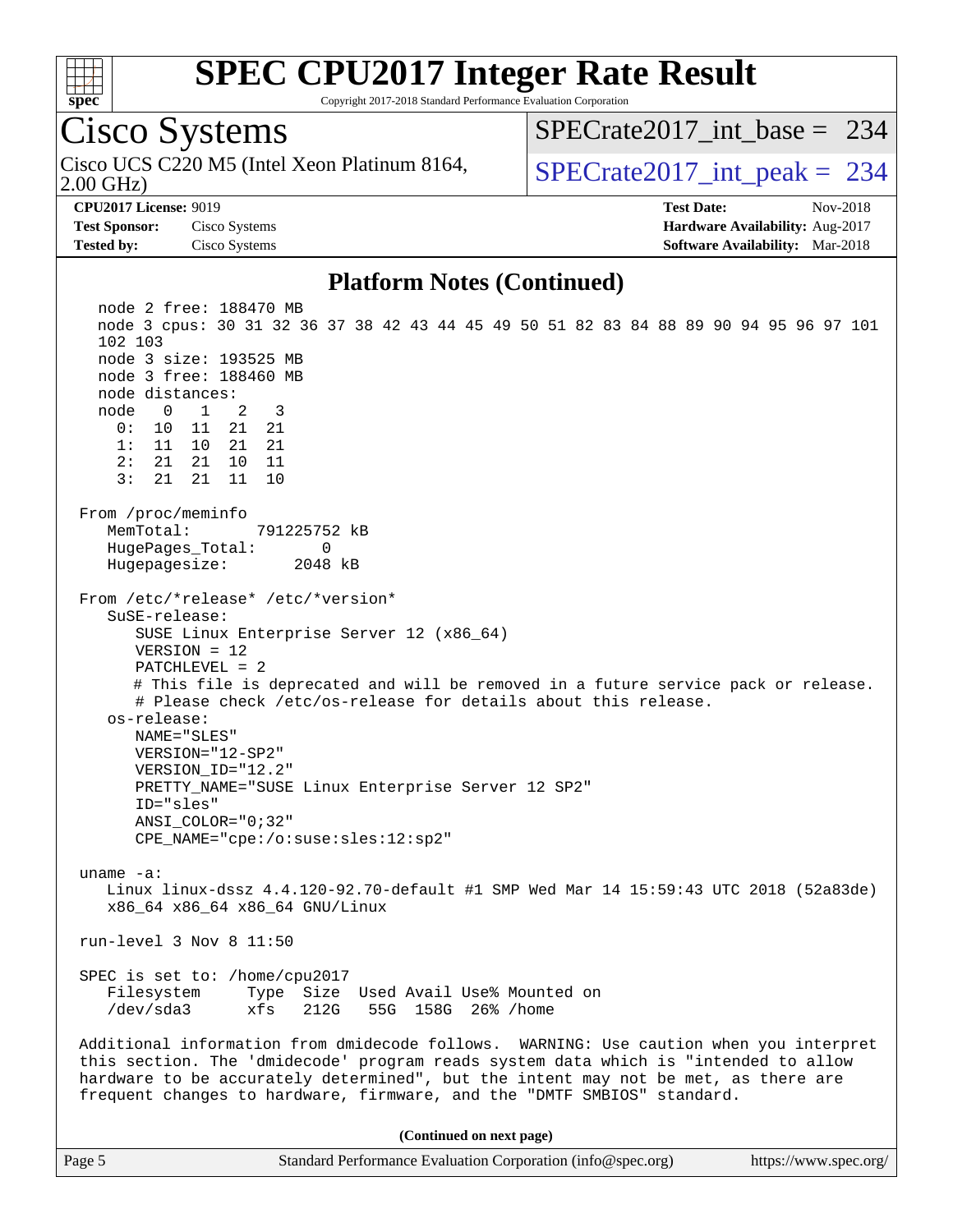

Copyright 2017-2018 Standard Performance Evaluation Corporation

## Cisco Systems

2.00 GHz) Cisco UCS C220 M5 (Intel Xeon Platinum 8164,  $SPECrate2017\_int\_peak = 234$ 

[SPECrate2017\\_int\\_base =](http://www.spec.org/auto/cpu2017/Docs/result-fields.html#SPECrate2017intbase) 234

**[Test Sponsor:](http://www.spec.org/auto/cpu2017/Docs/result-fields.html#TestSponsor)** Cisco Systems **[Hardware Availability:](http://www.spec.org/auto/cpu2017/Docs/result-fields.html#HardwareAvailability)** Aug-2017

**[CPU2017 License:](http://www.spec.org/auto/cpu2017/Docs/result-fields.html#CPU2017License)** 9019 **[Test Date:](http://www.spec.org/auto/cpu2017/Docs/result-fields.html#TestDate)** Nov-2018 **[Tested by:](http://www.spec.org/auto/cpu2017/Docs/result-fields.html#Testedby)** Cisco Systems **[Software Availability:](http://www.spec.org/auto/cpu2017/Docs/result-fields.html#SoftwareAvailability)** Mar-2018

#### **[Platform Notes \(Continued\)](http://www.spec.org/auto/cpu2017/Docs/result-fields.html#PlatformNotes)**

 BIOS Cisco Systems, Inc. C220M5.4.0.1.139.1003182107 10/03/2018 Memory: 24x 0xCE00 M393A4K40BB2-CTD 32 GB 2 rank 2666

(End of data from sysinfo program)

#### **[Compiler Version Notes](http://www.spec.org/auto/cpu2017/Docs/result-fields.html#CompilerVersionNotes)**

| 500.perlbench_r(base) 502.gcc_r(base) 505.mcf_r(base) 525.x264_r(base)<br>CC.                                 |  |  |  |  |
|---------------------------------------------------------------------------------------------------------------|--|--|--|--|
| $557. xz_r(base)$                                                                                             |  |  |  |  |
| icc (ICC) 18.0.2 20180210<br>Copyright (C) 1985-2018 Intel Corporation. All rights reserved.                  |  |  |  |  |
| $500. perlbench_r (peak) 502. gcc_r (peak) 505. mcf_r (peak) 525. x264_r (peak)$<br>CC.<br>$557. xz_r (peak)$ |  |  |  |  |
| icc (ICC) 18.0.2 20180210<br>Copyright (C) 1985-2018 Intel Corporation. All rights reserved.                  |  |  |  |  |
| CXXC 520.omnetpp_r(base) 523.xalancbmk_r(base) 531.deepsjeng_r(base)<br>$541.$ leela $r(base)$                |  |  |  |  |
| icpc (ICC) 18.0.2 20180210<br>Copyright (C) 1985-2018 Intel Corporation. All rights reserved.                 |  |  |  |  |
| CXXC 520.omnetpp_r(peak) 523.xalancbmk_r(peak) 531.deepsjeng_r(peak)<br>$541.$ leela_r(peak)                  |  |  |  |  |
| icpc (ICC) 18.0.2 20180210<br>Copyright (C) 1985-2018 Intel Corporation. All rights reserved.                 |  |  |  |  |
| FC 548. exchange2 r(base)                                                                                     |  |  |  |  |
| ifort (IFORT) 18.0.2 20180210<br>Copyright (C) 1985-2018 Intel Corporation. All rights reserved.              |  |  |  |  |
| (Continued on next page)                                                                                      |  |  |  |  |

Page 6 Standard Performance Evaluation Corporation [\(info@spec.org\)](mailto:info@spec.org) <https://www.spec.org/>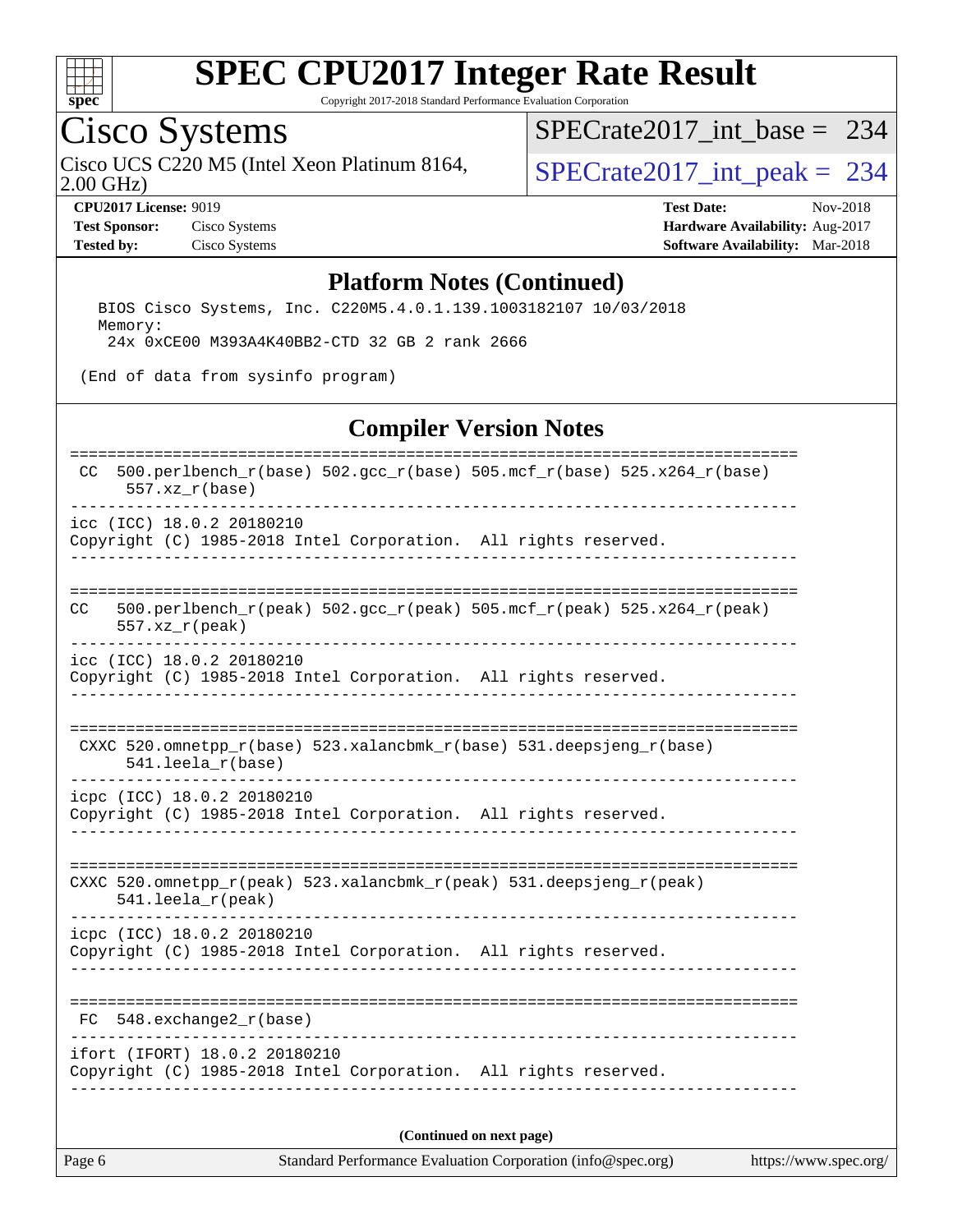

Copyright 2017-2018 Standard Performance Evaluation Corporation

## Cisco Systems

2.00 GHz) Cisco UCS C220 M5 (Intel Xeon Platinum 8164,  $\vert$ [SPECrate2017\\_int\\_peak =](http://www.spec.org/auto/cpu2017/Docs/result-fields.html#SPECrate2017intpeak) 234

[SPECrate2017\\_int\\_base =](http://www.spec.org/auto/cpu2017/Docs/result-fields.html#SPECrate2017intbase) 234

**[CPU2017 License:](http://www.spec.org/auto/cpu2017/Docs/result-fields.html#CPU2017License)** 9019 **[Test Date:](http://www.spec.org/auto/cpu2017/Docs/result-fields.html#TestDate)** Nov-2018 **[Test Sponsor:](http://www.spec.org/auto/cpu2017/Docs/result-fields.html#TestSponsor)** Cisco Systems **[Hardware Availability:](http://www.spec.org/auto/cpu2017/Docs/result-fields.html#HardwareAvailability)** Aug-2017 **[Tested by:](http://www.spec.org/auto/cpu2017/Docs/result-fields.html#Testedby)** Cisco Systems **[Software Availability:](http://www.spec.org/auto/cpu2017/Docs/result-fields.html#SoftwareAvailability)** Mar-2018

## **[Compiler Version Notes \(Continued\)](http://www.spec.org/auto/cpu2017/Docs/result-fields.html#CompilerVersionNotes)**

============================================================================== FC 548.exchange2\_r(peak) ----------------------------------------------------------------------------- ifort (IFORT) 18.0.2 20180210 Copyright (C) 1985-2018 Intel Corporation. All rights reserved. ------------------------------------------------------------------------------

## **[Base Compiler Invocation](http://www.spec.org/auto/cpu2017/Docs/result-fields.html#BaseCompilerInvocation)**

#### [C benchmarks](http://www.spec.org/auto/cpu2017/Docs/result-fields.html#Cbenchmarks):

[icc -m64 -std=c11](http://www.spec.org/cpu2017/results/res2018q4/cpu2017-20181113-09769.flags.html#user_CCbase_intel_icc_64bit_c11_33ee0cdaae7deeeab2a9725423ba97205ce30f63b9926c2519791662299b76a0318f32ddfffdc46587804de3178b4f9328c46fa7c2b0cd779d7a61945c91cd35)

[C++ benchmarks:](http://www.spec.org/auto/cpu2017/Docs/result-fields.html#CXXbenchmarks) [icpc -m64](http://www.spec.org/cpu2017/results/res2018q4/cpu2017-20181113-09769.flags.html#user_CXXbase_intel_icpc_64bit_4ecb2543ae3f1412ef961e0650ca070fec7b7afdcd6ed48761b84423119d1bf6bdf5cad15b44d48e7256388bc77273b966e5eb805aefd121eb22e9299b2ec9d9)

[Fortran benchmarks](http://www.spec.org/auto/cpu2017/Docs/result-fields.html#Fortranbenchmarks): [ifort -m64](http://www.spec.org/cpu2017/results/res2018q4/cpu2017-20181113-09769.flags.html#user_FCbase_intel_ifort_64bit_24f2bb282fbaeffd6157abe4f878425411749daecae9a33200eee2bee2fe76f3b89351d69a8130dd5949958ce389cf37ff59a95e7a40d588e8d3a57e0c3fd751)

## **[Base Portability Flags](http://www.spec.org/auto/cpu2017/Docs/result-fields.html#BasePortabilityFlags)**

 500.perlbench\_r: [-DSPEC\\_LP64](http://www.spec.org/cpu2017/results/res2018q4/cpu2017-20181113-09769.flags.html#b500.perlbench_r_basePORTABILITY_DSPEC_LP64) [-DSPEC\\_LINUX\\_X64](http://www.spec.org/cpu2017/results/res2018q4/cpu2017-20181113-09769.flags.html#b500.perlbench_r_baseCPORTABILITY_DSPEC_LINUX_X64) 502.gcc\_r: [-DSPEC\\_LP64](http://www.spec.org/cpu2017/results/res2018q4/cpu2017-20181113-09769.flags.html#suite_basePORTABILITY502_gcc_r_DSPEC_LP64) 505.mcf\_r: [-DSPEC\\_LP64](http://www.spec.org/cpu2017/results/res2018q4/cpu2017-20181113-09769.flags.html#suite_basePORTABILITY505_mcf_r_DSPEC_LP64) 520.omnetpp\_r: [-DSPEC\\_LP64](http://www.spec.org/cpu2017/results/res2018q4/cpu2017-20181113-09769.flags.html#suite_basePORTABILITY520_omnetpp_r_DSPEC_LP64) 523.xalancbmk\_r: [-DSPEC\\_LP64](http://www.spec.org/cpu2017/results/res2018q4/cpu2017-20181113-09769.flags.html#suite_basePORTABILITY523_xalancbmk_r_DSPEC_LP64) [-DSPEC\\_LINUX](http://www.spec.org/cpu2017/results/res2018q4/cpu2017-20181113-09769.flags.html#b523.xalancbmk_r_baseCXXPORTABILITY_DSPEC_LINUX) 525.x264\_r: [-DSPEC\\_LP64](http://www.spec.org/cpu2017/results/res2018q4/cpu2017-20181113-09769.flags.html#suite_basePORTABILITY525_x264_r_DSPEC_LP64) 531.deepsjeng\_r: [-DSPEC\\_LP64](http://www.spec.org/cpu2017/results/res2018q4/cpu2017-20181113-09769.flags.html#suite_basePORTABILITY531_deepsjeng_r_DSPEC_LP64) 541.leela\_r: [-DSPEC\\_LP64](http://www.spec.org/cpu2017/results/res2018q4/cpu2017-20181113-09769.flags.html#suite_basePORTABILITY541_leela_r_DSPEC_LP64) 548.exchange2\_r: [-DSPEC\\_LP64](http://www.spec.org/cpu2017/results/res2018q4/cpu2017-20181113-09769.flags.html#suite_basePORTABILITY548_exchange2_r_DSPEC_LP64) 557.xz\_r: [-DSPEC\\_LP64](http://www.spec.org/cpu2017/results/res2018q4/cpu2017-20181113-09769.flags.html#suite_basePORTABILITY557_xz_r_DSPEC_LP64)

## **[Base Optimization Flags](http://www.spec.org/auto/cpu2017/Docs/result-fields.html#BaseOptimizationFlags)**

#### [C benchmarks](http://www.spec.org/auto/cpu2017/Docs/result-fields.html#Cbenchmarks):

[-Wl,-z,muldefs](http://www.spec.org/cpu2017/results/res2018q4/cpu2017-20181113-09769.flags.html#user_CCbase_link_force_multiple1_b4cbdb97b34bdee9ceefcfe54f4c8ea74255f0b02a4b23e853cdb0e18eb4525ac79b5a88067c842dd0ee6996c24547a27a4b99331201badda8798ef8a743f577) [-xCORE-AVX512](http://www.spec.org/cpu2017/results/res2018q4/cpu2017-20181113-09769.flags.html#user_CCbase_f-xCORE-AVX512) [-ipo](http://www.spec.org/cpu2017/results/res2018q4/cpu2017-20181113-09769.flags.html#user_CCbase_f-ipo) [-O3](http://www.spec.org/cpu2017/results/res2018q4/cpu2017-20181113-09769.flags.html#user_CCbase_f-O3) [-no-prec-div](http://www.spec.org/cpu2017/results/res2018q4/cpu2017-20181113-09769.flags.html#user_CCbase_f-no-prec-div) [-qopt-mem-layout-trans=3](http://www.spec.org/cpu2017/results/res2018q4/cpu2017-20181113-09769.flags.html#user_CCbase_f-qopt-mem-layout-trans_de80db37974c74b1f0e20d883f0b675c88c3b01e9d123adea9b28688d64333345fb62bc4a798493513fdb68f60282f9a726aa07f478b2f7113531aecce732043) [-L/usr/local/je5.0.1-64/lib](http://www.spec.org/cpu2017/results/res2018q4/cpu2017-20181113-09769.flags.html#user_CCbase_jemalloc_link_path64_4b10a636b7bce113509b17f3bd0d6226c5fb2346b9178c2d0232c14f04ab830f976640479e5c33dc2bcbbdad86ecfb6634cbbd4418746f06f368b512fced5394) [-ljemalloc](http://www.spec.org/cpu2017/results/res2018q4/cpu2017-20181113-09769.flags.html#user_CCbase_jemalloc_link_lib_d1249b907c500fa1c0672f44f562e3d0f79738ae9e3c4a9c376d49f265a04b9c99b167ecedbf6711b3085be911c67ff61f150a17b3472be731631ba4d0471706)

[C++ benchmarks:](http://www.spec.org/auto/cpu2017/Docs/result-fields.html#CXXbenchmarks)

[-Wl,-z,muldefs](http://www.spec.org/cpu2017/results/res2018q4/cpu2017-20181113-09769.flags.html#user_CXXbase_link_force_multiple1_b4cbdb97b34bdee9ceefcfe54f4c8ea74255f0b02a4b23e853cdb0e18eb4525ac79b5a88067c842dd0ee6996c24547a27a4b99331201badda8798ef8a743f577) [-xCORE-AVX512](http://www.spec.org/cpu2017/results/res2018q4/cpu2017-20181113-09769.flags.html#user_CXXbase_f-xCORE-AVX512) [-ipo](http://www.spec.org/cpu2017/results/res2018q4/cpu2017-20181113-09769.flags.html#user_CXXbase_f-ipo) [-O3](http://www.spec.org/cpu2017/results/res2018q4/cpu2017-20181113-09769.flags.html#user_CXXbase_f-O3) [-no-prec-div](http://www.spec.org/cpu2017/results/res2018q4/cpu2017-20181113-09769.flags.html#user_CXXbase_f-no-prec-div) [-qopt-mem-layout-trans=3](http://www.spec.org/cpu2017/results/res2018q4/cpu2017-20181113-09769.flags.html#user_CXXbase_f-qopt-mem-layout-trans_de80db37974c74b1f0e20d883f0b675c88c3b01e9d123adea9b28688d64333345fb62bc4a798493513fdb68f60282f9a726aa07f478b2f7113531aecce732043) [-L/usr/local/je5.0.1-64/lib](http://www.spec.org/cpu2017/results/res2018q4/cpu2017-20181113-09769.flags.html#user_CXXbase_jemalloc_link_path64_4b10a636b7bce113509b17f3bd0d6226c5fb2346b9178c2d0232c14f04ab830f976640479e5c33dc2bcbbdad86ecfb6634cbbd4418746f06f368b512fced5394) [-ljemalloc](http://www.spec.org/cpu2017/results/res2018q4/cpu2017-20181113-09769.flags.html#user_CXXbase_jemalloc_link_lib_d1249b907c500fa1c0672f44f562e3d0f79738ae9e3c4a9c376d49f265a04b9c99b167ecedbf6711b3085be911c67ff61f150a17b3472be731631ba4d0471706)

**(Continued on next page)**

| 2e 7 |  |
|------|--|
|------|--|

Page 7 Standard Performance Evaluation Corporation [\(info@spec.org\)](mailto:info@spec.org) <https://www.spec.org/>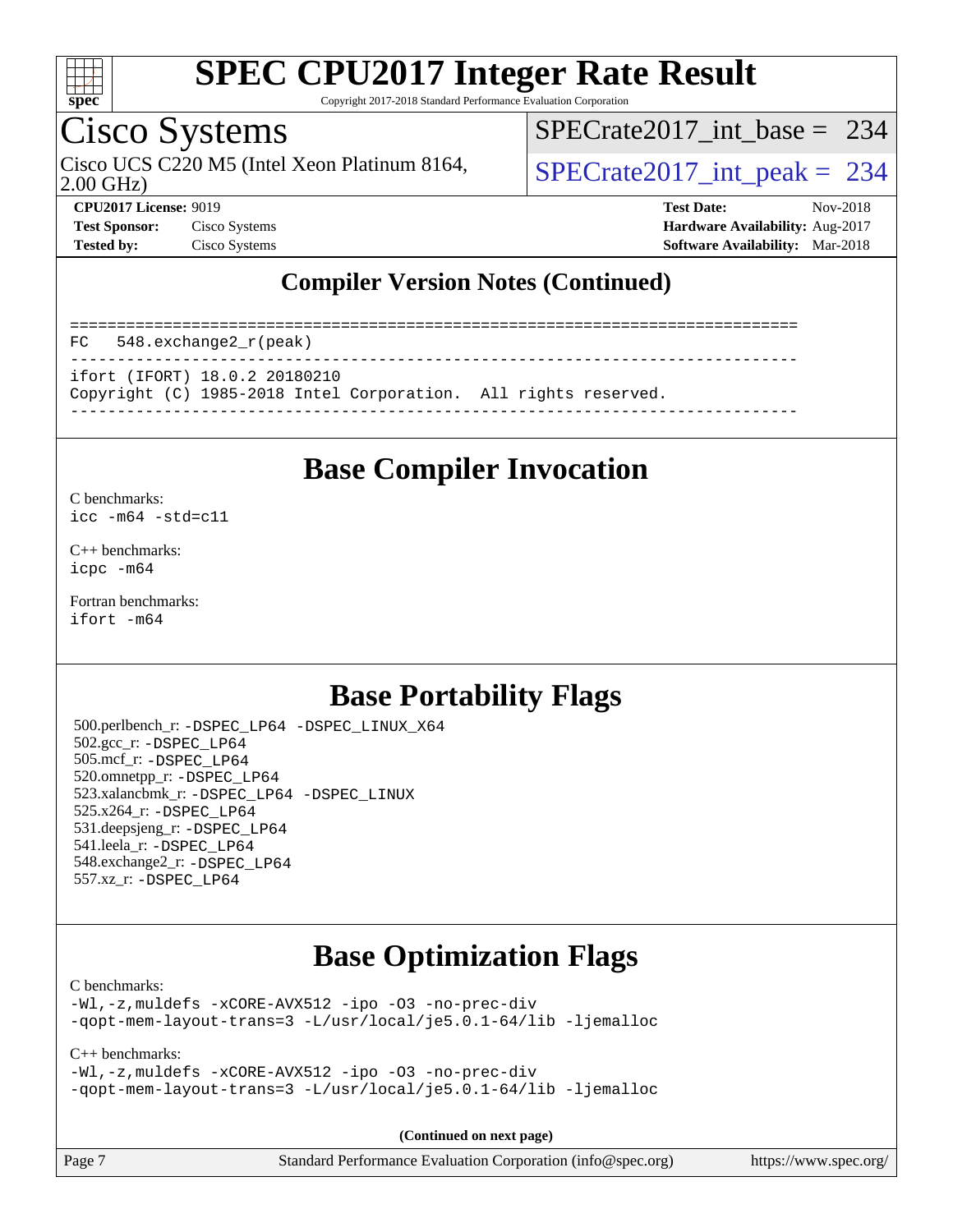

Copyright 2017-2018 Standard Performance Evaluation Corporation

## Cisco Systems

2.00 GHz) Cisco UCS C220 M5 (Intel Xeon Platinum 8164,  $\vert$ [SPECrate2017\\_int\\_peak =](http://www.spec.org/auto/cpu2017/Docs/result-fields.html#SPECrate2017intpeak) 234

[SPECrate2017\\_int\\_base =](http://www.spec.org/auto/cpu2017/Docs/result-fields.html#SPECrate2017intbase) 234

**[Tested by:](http://www.spec.org/auto/cpu2017/Docs/result-fields.html#Testedby)** Cisco Systems **[Software Availability:](http://www.spec.org/auto/cpu2017/Docs/result-fields.html#SoftwareAvailability)** Mar-2018

**[CPU2017 License:](http://www.spec.org/auto/cpu2017/Docs/result-fields.html#CPU2017License)** 9019 **[Test Date:](http://www.spec.org/auto/cpu2017/Docs/result-fields.html#TestDate)** Nov-2018 **[Test Sponsor:](http://www.spec.org/auto/cpu2017/Docs/result-fields.html#TestSponsor)** Cisco Systems **Cisco Systems [Hardware Availability:](http://www.spec.org/auto/cpu2017/Docs/result-fields.html#HardwareAvailability)** Aug-2017

## **[Base Optimization Flags \(Continued\)](http://www.spec.org/auto/cpu2017/Docs/result-fields.html#BaseOptimizationFlags)**

[Fortran benchmarks](http://www.spec.org/auto/cpu2017/Docs/result-fields.html#Fortranbenchmarks):

[-Wl,-z,muldefs](http://www.spec.org/cpu2017/results/res2018q4/cpu2017-20181113-09769.flags.html#user_FCbase_link_force_multiple1_b4cbdb97b34bdee9ceefcfe54f4c8ea74255f0b02a4b23e853cdb0e18eb4525ac79b5a88067c842dd0ee6996c24547a27a4b99331201badda8798ef8a743f577) [-xCORE-AVX512](http://www.spec.org/cpu2017/results/res2018q4/cpu2017-20181113-09769.flags.html#user_FCbase_f-xCORE-AVX512) [-ipo](http://www.spec.org/cpu2017/results/res2018q4/cpu2017-20181113-09769.flags.html#user_FCbase_f-ipo) [-O3](http://www.spec.org/cpu2017/results/res2018q4/cpu2017-20181113-09769.flags.html#user_FCbase_f-O3) [-no-prec-div](http://www.spec.org/cpu2017/results/res2018q4/cpu2017-20181113-09769.flags.html#user_FCbase_f-no-prec-div) [-qopt-mem-layout-trans=3](http://www.spec.org/cpu2017/results/res2018q4/cpu2017-20181113-09769.flags.html#user_FCbase_f-qopt-mem-layout-trans_de80db37974c74b1f0e20d883f0b675c88c3b01e9d123adea9b28688d64333345fb62bc4a798493513fdb68f60282f9a726aa07f478b2f7113531aecce732043) [-nostandard-realloc-lhs](http://www.spec.org/cpu2017/results/res2018q4/cpu2017-20181113-09769.flags.html#user_FCbase_f_2003_std_realloc_82b4557e90729c0f113870c07e44d33d6f5a304b4f63d4c15d2d0f1fab99f5daaed73bdb9275d9ae411527f28b936061aa8b9c8f2d63842963b95c9dd6426b8a) [-L/usr/local/je5.0.1-64/lib](http://www.spec.org/cpu2017/results/res2018q4/cpu2017-20181113-09769.flags.html#user_FCbase_jemalloc_link_path64_4b10a636b7bce113509b17f3bd0d6226c5fb2346b9178c2d0232c14f04ab830f976640479e5c33dc2bcbbdad86ecfb6634cbbd4418746f06f368b512fced5394) [-ljemalloc](http://www.spec.org/cpu2017/results/res2018q4/cpu2017-20181113-09769.flags.html#user_FCbase_jemalloc_link_lib_d1249b907c500fa1c0672f44f562e3d0f79738ae9e3c4a9c376d49f265a04b9c99b167ecedbf6711b3085be911c67ff61f150a17b3472be731631ba4d0471706)

## **[Peak Compiler Invocation](http://www.spec.org/auto/cpu2017/Docs/result-fields.html#PeakCompilerInvocation)**

[C benchmarks \(except as noted below\)](http://www.spec.org/auto/cpu2017/Docs/result-fields.html#Cbenchmarksexceptasnotedbelow): [icc -m64 -std=c11](http://www.spec.org/cpu2017/results/res2018q4/cpu2017-20181113-09769.flags.html#user_CCpeak_intel_icc_64bit_c11_33ee0cdaae7deeeab2a9725423ba97205ce30f63b9926c2519791662299b76a0318f32ddfffdc46587804de3178b4f9328c46fa7c2b0cd779d7a61945c91cd35)

502.gcc\_r: [icc -m32 -std=c11 -L/home/prasadj/specdev/IC18u2\\_Internal/lin\\_18\\_0\\_20180210/compiler/lib/ia32\\_lin](http://www.spec.org/cpu2017/results/res2018q4/cpu2017-20181113-09769.flags.html#user_peakCCLD502_gcc_r_intel_icc_a481ac844e7127046fad14d498c730a1848fa901fbbb2c3dfdd5e9fbbac777c8009953946d55d8b6afe8ed0da70dd2b4f8dedbdf7ab1ee211ba70d24a5d89f85)

[C++ benchmarks \(except as noted below\):](http://www.spec.org/auto/cpu2017/Docs/result-fields.html#CXXbenchmarksexceptasnotedbelow) [icpc -m64](http://www.spec.org/cpu2017/results/res2018q4/cpu2017-20181113-09769.flags.html#user_CXXpeak_intel_icpc_64bit_4ecb2543ae3f1412ef961e0650ca070fec7b7afdcd6ed48761b84423119d1bf6bdf5cad15b44d48e7256388bc77273b966e5eb805aefd121eb22e9299b2ec9d9)

523.xalancbmk\_r: [icpc -m32 -L/home/prasadj/specdev/IC18u2\\_Internal/lin\\_18\\_0\\_20180210/compiler/lib/ia32\\_lin](http://www.spec.org/cpu2017/results/res2018q4/cpu2017-20181113-09769.flags.html#user_peakCXXLD523_xalancbmk_r_intel_icpc_c6d030cd79af6ea7d6fb64c57e8fe7ae8fe0b96fc5a3b3f4a10e3273b3d7fa9decd8263f6330cef23f751cb093a69fae84a2bf4c243500a8eed069248128076f)

[Fortran benchmarks](http://www.spec.org/auto/cpu2017/Docs/result-fields.html#Fortranbenchmarks): [ifort -m64](http://www.spec.org/cpu2017/results/res2018q4/cpu2017-20181113-09769.flags.html#user_FCpeak_intel_ifort_64bit_24f2bb282fbaeffd6157abe4f878425411749daecae9a33200eee2bee2fe76f3b89351d69a8130dd5949958ce389cf37ff59a95e7a40d588e8d3a57e0c3fd751)

## **[Peak Portability Flags](http://www.spec.org/auto/cpu2017/Docs/result-fields.html#PeakPortabilityFlags)**

 500.perlbench\_r: [-DSPEC\\_LP64](http://www.spec.org/cpu2017/results/res2018q4/cpu2017-20181113-09769.flags.html#b500.perlbench_r_peakPORTABILITY_DSPEC_LP64) [-DSPEC\\_LINUX\\_X64](http://www.spec.org/cpu2017/results/res2018q4/cpu2017-20181113-09769.flags.html#b500.perlbench_r_peakCPORTABILITY_DSPEC_LINUX_X64) 502.gcc\_r: [-D\\_FILE\\_OFFSET\\_BITS=64](http://www.spec.org/cpu2017/results/res2018q4/cpu2017-20181113-09769.flags.html#user_peakPORTABILITY502_gcc_r_file_offset_bits_64_5ae949a99b284ddf4e95728d47cb0843d81b2eb0e18bdfe74bbf0f61d0b064f4bda2f10ea5eb90e1dcab0e84dbc592acfc5018bc955c18609f94ddb8d550002c) 505.mcf\_r: [-DSPEC\\_LP64](http://www.spec.org/cpu2017/results/res2018q4/cpu2017-20181113-09769.flags.html#suite_peakPORTABILITY505_mcf_r_DSPEC_LP64) 520.omnetpp\_r: [-DSPEC\\_LP64](http://www.spec.org/cpu2017/results/res2018q4/cpu2017-20181113-09769.flags.html#suite_peakPORTABILITY520_omnetpp_r_DSPEC_LP64) 523.xalancbmk\_r: [-D\\_FILE\\_OFFSET\\_BITS=64](http://www.spec.org/cpu2017/results/res2018q4/cpu2017-20181113-09769.flags.html#user_peakPORTABILITY523_xalancbmk_r_file_offset_bits_64_5ae949a99b284ddf4e95728d47cb0843d81b2eb0e18bdfe74bbf0f61d0b064f4bda2f10ea5eb90e1dcab0e84dbc592acfc5018bc955c18609f94ddb8d550002c) [-DSPEC\\_LINUX](http://www.spec.org/cpu2017/results/res2018q4/cpu2017-20181113-09769.flags.html#b523.xalancbmk_r_peakCXXPORTABILITY_DSPEC_LINUX) 525.x264\_r: [-DSPEC\\_LP64](http://www.spec.org/cpu2017/results/res2018q4/cpu2017-20181113-09769.flags.html#suite_peakPORTABILITY525_x264_r_DSPEC_LP64) 531.deepsjeng\_r: [-DSPEC\\_LP64](http://www.spec.org/cpu2017/results/res2018q4/cpu2017-20181113-09769.flags.html#suite_peakPORTABILITY531_deepsjeng_r_DSPEC_LP64) 541.leela\_r: [-DSPEC\\_LP64](http://www.spec.org/cpu2017/results/res2018q4/cpu2017-20181113-09769.flags.html#suite_peakPORTABILITY541_leela_r_DSPEC_LP64) 548.exchange2\_r: [-DSPEC\\_LP64](http://www.spec.org/cpu2017/results/res2018q4/cpu2017-20181113-09769.flags.html#suite_peakPORTABILITY548_exchange2_r_DSPEC_LP64) 557.xz\_r: [-DSPEC\\_LP64](http://www.spec.org/cpu2017/results/res2018q4/cpu2017-20181113-09769.flags.html#suite_peakPORTABILITY557_xz_r_DSPEC_LP64)

## **[Peak Optimization Flags](http://www.spec.org/auto/cpu2017/Docs/result-fields.html#PeakOptimizationFlags)**

[C benchmarks](http://www.spec.org/auto/cpu2017/Docs/result-fields.html#Cbenchmarks):

**(Continued on next page)**

Page 8 Standard Performance Evaluation Corporation [\(info@spec.org\)](mailto:info@spec.org) <https://www.spec.org/>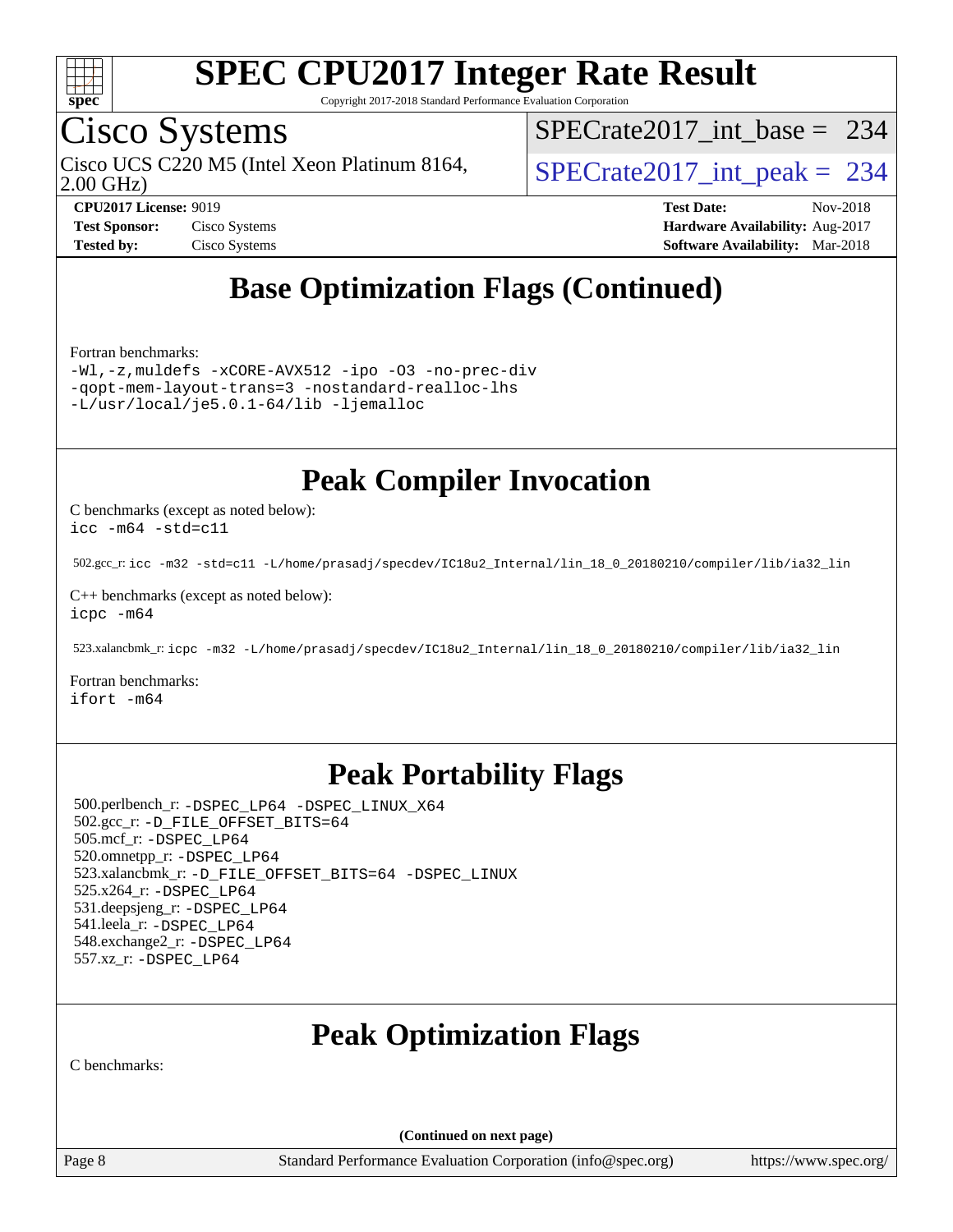

Copyright 2017-2018 Standard Performance Evaluation Corporation

# Cisco Systems

2.00 GHz) Cisco UCS C220 M5 (Intel Xeon Platinum 8164,  $\vert$ [SPECrate2017\\_int\\_peak =](http://www.spec.org/auto/cpu2017/Docs/result-fields.html#SPECrate2017intpeak) 234

[SPECrate2017\\_int\\_base =](http://www.spec.org/auto/cpu2017/Docs/result-fields.html#SPECrate2017intbase) 234

| <b>Test Sponsor:</b> | Cisco Systems |
|----------------------|---------------|
| <b>Tested by:</b>    | Cisco Systems |

**[CPU2017 License:](http://www.spec.org/auto/cpu2017/Docs/result-fields.html#CPU2017License)** 9019 **[Test Date:](http://www.spec.org/auto/cpu2017/Docs/result-fields.html#TestDate)** Nov-2018 **[Hardware Availability:](http://www.spec.org/auto/cpu2017/Docs/result-fields.html#HardwareAvailability)** Aug-2017 **[Software Availability:](http://www.spec.org/auto/cpu2017/Docs/result-fields.html#SoftwareAvailability)** Mar-2018

## **[Peak Optimization Flags \(Continued\)](http://www.spec.org/auto/cpu2017/Docs/result-fields.html#PeakOptimizationFlags)**

```
 500.perlbench_r: -Wl,-z,muldefs -prof-gen(pass 1) -prof-use(pass 2) -ipo
-xCORE-AVX512 -O3 -no-prec-div -qopt-mem-layout-trans=3
-fno-strict-overflow -L/usr/local/je5.0.1-64/lib
-ljemalloc
 502.gcc_r: -Wl,-z,muldefs -prof-gen(pass 1) -prof-use(pass 2) -ipo
-xCORE-AVX512 -O3 -no-prec-div -qopt-mem-layout-trans=3
-L/usr/local/je5.0.1-32/lib -ljemalloc
 505.mcf_r: -Wl,-z,muldefs -prof-gen(pass 1) -prof-use(pass 2) -ipo
-xCORE-AVX512 -O3 -no-prec-div -qopt-mem-layout-trans=3
-L/usr/local/je5.0.1-64/lib -ljemalloc
525.x264_r: -Wl, -z, muldefs -prof-gen(pass 1)-prof-use-ipo
-xCORE-AVX512 -O3 -no-prec-div -qopt-mem-layout-trans=3
-fno-alias -L/usr/local/je5.0.1-64/lib -ljemalloc
 557.xz_r: Same as 505.mcf_r
C++ benchmarks: 
 520.omnetpp_r: -Wl,-z,muldefs -prof-gen(pass 1) -prof-use(pass 2) -ipo
-xCORE-AVX512 -O3 -no-prec-div -qopt-mem-layout-trans=3
-L/usr/local/je5.0.1-64/lib -ljemalloc
 523.xalancbmk_r: -Wl,-z,muldefs -prof-gen(pass 1) -prof-use(pass 2) -ipo
-xCORE-AVX512 -O3 -no-prec-div -qopt-mem-layout-trans=3
-L/usr/local/je5.0.1-32/lib -ljemalloc
 531.deepsjeng_r: Same as 520.omnetpp_r
 541.leela_r: Same as 520.omnetpp_r
Fortran benchmarks: 
-Wl,-z,muldefs -prof-gen(pass 1) -prof-use(pass 2) -ipo -xCORE-AVX512
-O3 -no-prec-div -qopt-mem-layout-trans=3 -nostandard-realloc-lhs
-L/usr/local/je5.0.1-64/lib -ljemalloc
                       The flags files that were used to format this result can be browsed at
 http://www.spec.org/cpu2017/flags/Intel-ic18.0-official-linux64.2017-12-21.html
 http://www.spec.org/cpu2017/flags/Cisco-Platform-Settings-V1.2-revH.html
                          You can also download the XML flags sources by saving the following links:
```
<http://www.spec.org/cpu2017/flags/Intel-ic18.0-official-linux64.2017-12-21.xml> <http://www.spec.org/cpu2017/flags/Cisco-Platform-Settings-V1.2-revH.xml>